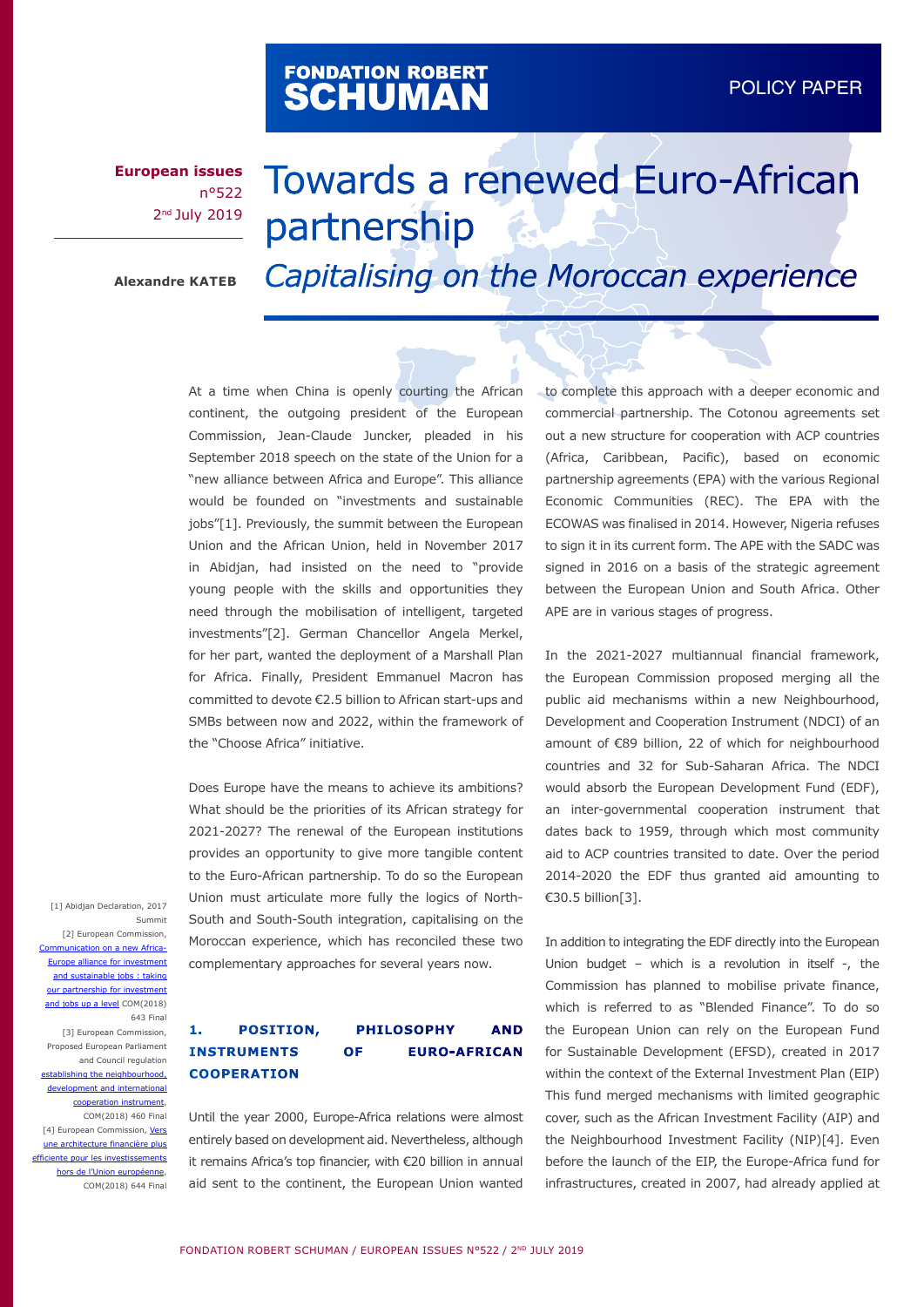Blended Finance type approach. Over the period 2007- 2017, this fund paid out €739.9 million, in support of projects representing a total amount of €8.3 billion in renewable energies, transport and ICT[5].

Through the EIP, the European Union had set itself the objective of supporting external projects of a total amount of €44 billion by 2020, mainly in neighbourhood and Sub-Saharan African countries, based on own funds of €4.1 billion. The Commission proposes renewing the EIP over the period 2021-2027, with a target envelope of €60 billion. For this to have a real impact, it is imperative to define a strategic vision, together with a few priorities and a coherent action plan. Indeed, when faced with China which is offering Africans a multidimensional partnership based around the "new silk roads" concept, the European Union is having difficulty supplying attractive content for the alliance proposed by Jean-Claude Juncker, within the context of an equal to equal strategic partnership. A big story is missing, one which would transcend the technocratic approach and be a better embodiment of the partnership.

[5] BEI, [Rapport annuel du](https://www.eib.org/attachments/country/eu_africa_infrastructure_trust_fund_2017_fr.pdf) ds fiduciaire UE-Afrique pour [les infrastructures](https://www.eib.org/attachments/country/eu_africa_infrastructure_trust_fund_2017_fr.pdf), 2017. [6] PNUD, Tendances et opportunités sur l'avancement de la coopération Sud-Sud au Maroc. December 2013. [7] BAD, Analyse de la politique commerciale du Maroc. Volume 1 : Impact de la politique tarifaire du Maroc sur la compétitivité, 2016. [8] Moroccan Finance Ministry, Draft Finance Law for 2019. Economic and financial report, 2019.

To do so we propose building a "Partnership for the Emergence of Africa", articulating the North-South and South-South cooperation logics more efficiently. Morocco, to which the European Union granted an "advanced status" in 2008, could be a driving element in this. As soon as he came to power, King Mohammed VI commenced active economic diplomacy. South-South cooperation was inscribed in the introduction of the 2011 Constitution[6]. Although trade with African countries represents only 5% of Morocco's overseas trade, the kingdom became the second largest African investor in

Africa and the largest in West Africa. Many Moroccan companies are established in the region: banks and insurance companies, telecommunications operators, building firms, mining companies, food groups. A project for a gas pipeline from Nigeria to Morocco is under consideration and the kingdom has submitted its application to join the ECOWAS, after re-joining the African Union. This role as "leader" in South-South cooperation in Africa is consubstantial with the mutation in the Moroccan economy. To understand it, it is essential to take the measure of the latter.

# **2. THE MOROCCAN EXPERIENCE: ECONOMIC EMERGENCE AND INSERTION IN REGIONAL AND WORLD VALUE CHAINS**

In the years 2000, much progress was made in opening of the Moroccan economy. Morocco signed free trade agreements with the European Union, Egypt, Tunisia, Jordan, the United States, Turkey and the United Arab Emirates. Between 1990 and 2012, customs duties fell from 64% to an average of 5% on imports of industrial products and from 66% to 19% on agricultural product[7]. Exports saw an increase of 10% per year throughout this period. Also, their composition changed. The shares of technology intensive products increased from 30% of total exports in 1993 to 45% in 2013. The economy's resilience was strengthened by modernisation of the banking and financial sector and the adoption of a proactive policy-mix. Growth was buoyed by the increase in non-agricultural income (pay rises and social transfers) and a lesser volatility of the agricultural GDP thanks to investments made in this sector[8].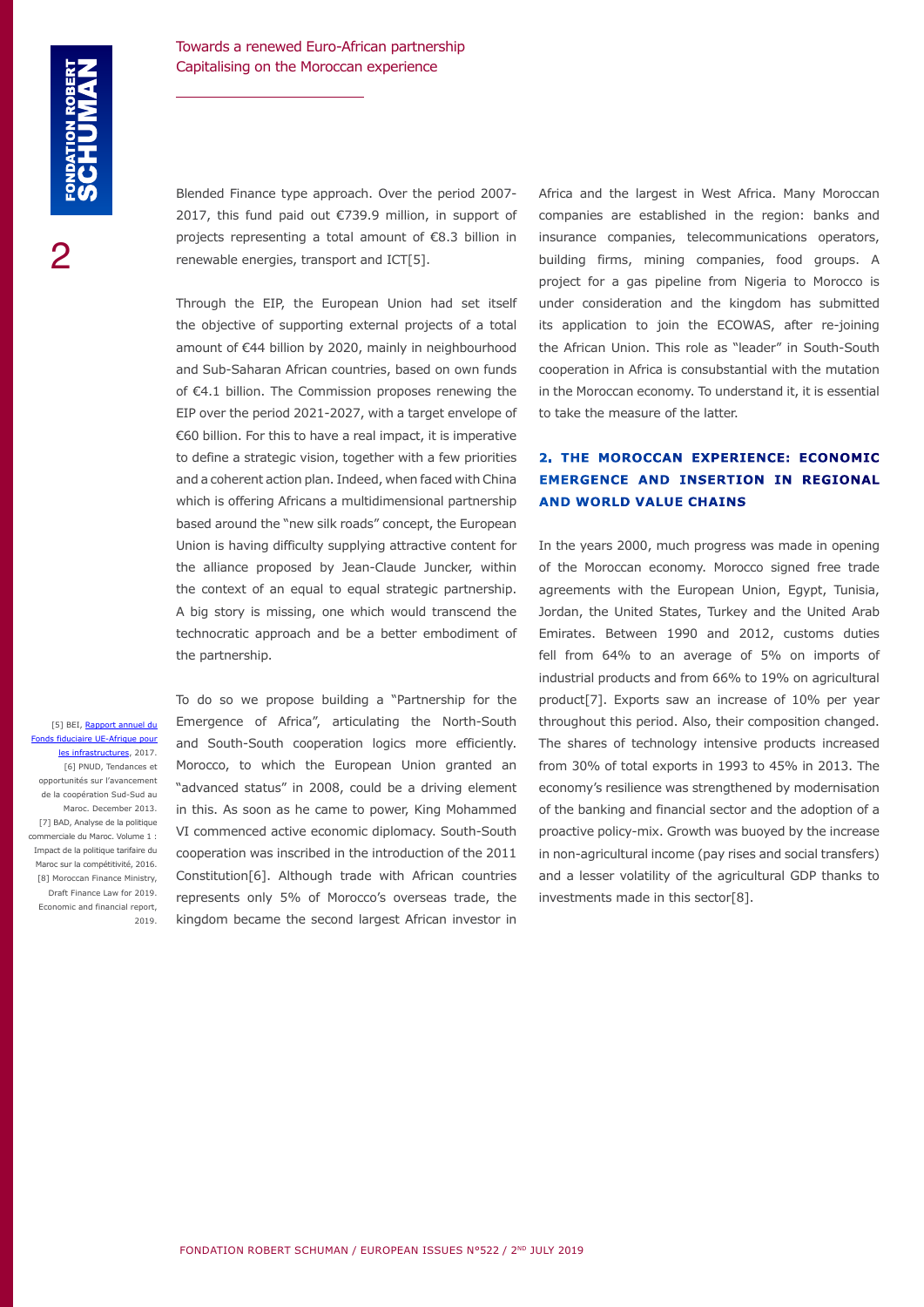### Towards a renewed Euro-African partnership Capitalising on the Moroccan experience



3

#### *Graph 1. Morocco: GDP per inhabitant, 1980-2017*

(in PPP, constant \$ 2011)



Source: World bank

Note: PPP = purchasing power parity.

The rate of income poverty fell from 15% to 5% between 2000 and 2014. In rural areas it fell from 25% to 9.5%. The unemployment rate has been cut in half in urban areas, down from 22% in 1999 to 13.9% in 2016. Morocco has made considerable progress in terms of human development (see table 1) thanks to massive

public investment in education, extension of medical cover (Ramed) and the connection of rural areas to the electricity grid and to drinking water supplies. The National Initiative for Human Development (INDH) and targeted monetary transfer programmes (Tayssir) have reduced poverty[9].

[9] Chauffour J-P., Le Maroc à l'horizon 2040 : Investir dans le capital immatériel pour accélérer l'émergence économique, Banque mondiale, 2018.

|      | <b>Life expectancy</b><br>at birth | <b>Expected</b><br>number of years<br>in school | Average<br>number of years<br>in school | <b>GNI</b> per<br><b>inhabitant</b><br>$(2011$ PPP, \$) | <b>HDI</b> |
|------|------------------------------------|-------------------------------------------------|-----------------------------------------|---------------------------------------------------------|------------|
| 1980 | 57.6                               | 5.9                                             | 1.2                                     | 3490                                                    | 0.399      |
| 1990 | 64.8                               | 6.5                                             | 2.2                                     | 3899                                                    | 0.457      |
| 2000 | 68.2                               | 8.4                                             | 3.4                                     | 4276                                                    | 0.528      |
| 2010 | 70.2                               | 11.1                                            | 4.4                                     | 6256                                                    | 0.611      |
| 2014 | 74                                 | 11.6                                            | 4.4                                     | 6850                                                    | 0.628      |

#### *Table 1. Morocco: human development indicators*

Source: PNUD Note: GNI = gross national income; PPP = purchasing power parity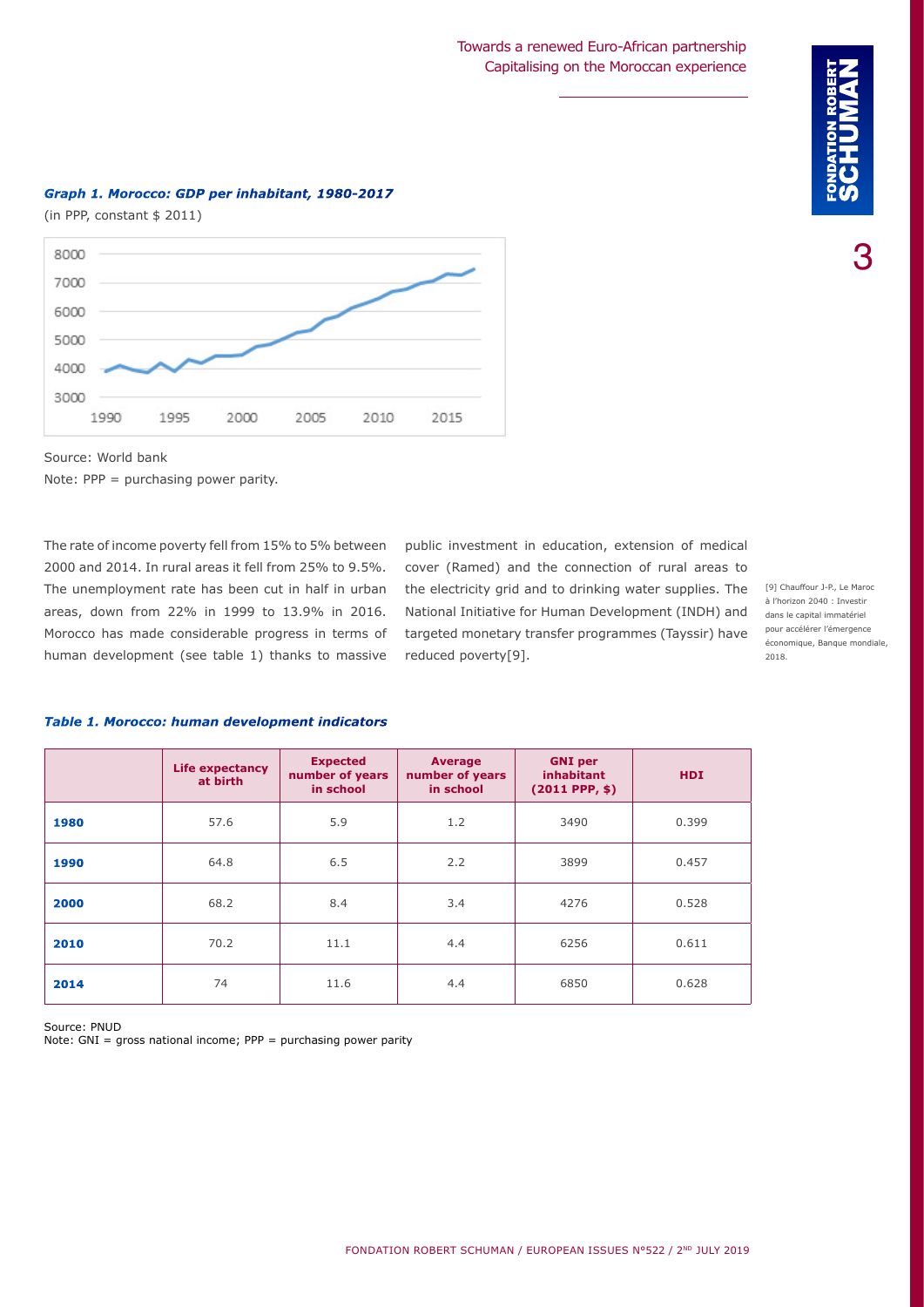As from the years 2000, Morocco had numerous sectorial plans (Emergence Plan and Industrial Acceleration Plan, Green Morocco Plan, Fisheries Plan, Vision 2020 for tourism) and transversal strategies (National Logistic Strategy, Digital Morocco Strategy) which meant that public action was established longterm. King Mohammed VI surrounded himself with high level technocrats, to whom he entrusted the economic portfolios. This "managerial revolution" was accompanied by administrative de-concentration and decentralisation, through the advanced regionalisation policy, which transferred economic development jurisdiction to local level.

The State has put considerable investment effort into infrastructures. Between 1998 and 2013, public investment increased from 8% to 14% of GDP. Between 2005 and 2012, over 15,000km of roads were built, i.e. more than over the entire period 1990-2005. The Tangier Med port complex, inaugurated in 2007, is already operating at full capacity. Inauguration of the extension, Tangier Med II, should triple its capacity, taking it up to 9 million TEU (Twenty-foot equivalent unit) by 2020. It could therefore be one of the world's "top twenty" container ports and reinforce its position as Africa's top logistics hub. In January 2019 Morocco also inaugurated the first high-speed rail link in Africa, at a cost per kilometre amongst the lowest in the world.

In order to reduce dependency on energy imports, the authorities have removed subsidies on oil products and encouraged investment in renewable energies. The mega concentrating solar power (CSP) station to the north of Ouarzazate was inaugurated in 2012. Wind power already represents one tenth of electricity generation in the kingdom. When all energy sources are considered, renewable energies represented 35% of installed capacities and 16% of electricity generation at the end of 2017[10]. The objective is to take the shares of renewables in total capacities up to 52% by 2030. These projects, financed in part by "green bonds" have resulted in the emergence of national champions such as the NAREVA group.

[10] International Energy Agency, Energy Policies Beyond IEA Countries: Morocco, 2019. [11] Jaidi L., Msadfa Y., La complexité de la remontée des chaînes de valeur mondiales : cas des industries automobile et aéronautique au Maroc et en Tunisie, OCP Policy Center, PP-17/18, April 2017. [12] Haut-Commissariat au Plan et Banque mondiale, Le marché du travail au Maroc : Défis et opportunités, November 2017.

A reconfiguration of production plant has also been commenced. The phosphates and derivatives sector have preserved its competitiveness thanks to better valorisation of these natural resources. But it is the automotive sector that has seen the most spectacular progress, as a consequence of the establishment, in 2012, of a Renault factory close to Tangier Med, followed by a PSA factory in Kénitra in June 2019. Over 200 suppliers have also come to Morocco in the wake of these two manufacturers. The automotive sector has already created over one hundred thousand jobs and it now represents the country's leading exports. The aeronautical industry has already developed around groups such as Bombardier and Safran (cabling, assembly). The contribution made by these new sectors to local added value remains limited, however, due to their dependency on imported parts and components[11].

In this respect, the low level of skilled labour available is the Achilles heel of the Moroccan economy[12]. Two thirds of workers have no qualifications and only one in ten workers has higher education qualifications. Also, human capital is not correctly valorised. Half of all young graduates from higher education are unemployed. The level of participation of women in the labour force is not more than 15% in urban areas. To this is added persistent spatial polarisation. Five regions concentre 60% of national production, reflecting a duality that goes back to colonial days.

To reinforce the competitiveness of Made in Morocco and counteract sluggish growth, Morocco must generate more productivity gains. The country is in an uncomfortable position between countries with low labour costs and countries with high technological intensity. To escape the trap of intermediate income, it is essential to invest in human capital and innovation by getting private stakeholders involved. The success of the Automotive Skills Training Institutes (IFMA) demonstrates that upstream involvement of companies is a determining factor in professional training. The same is true for R&D spending. The national R&D effort represents almost 1% of GDP – i.e. as much as in Brazil, Poland or Turkey – but this effort is borne two thirds by universities and only one third by business, unlike in the other countries mentioned. Nevertheless the start of a re-balance is being observed, with the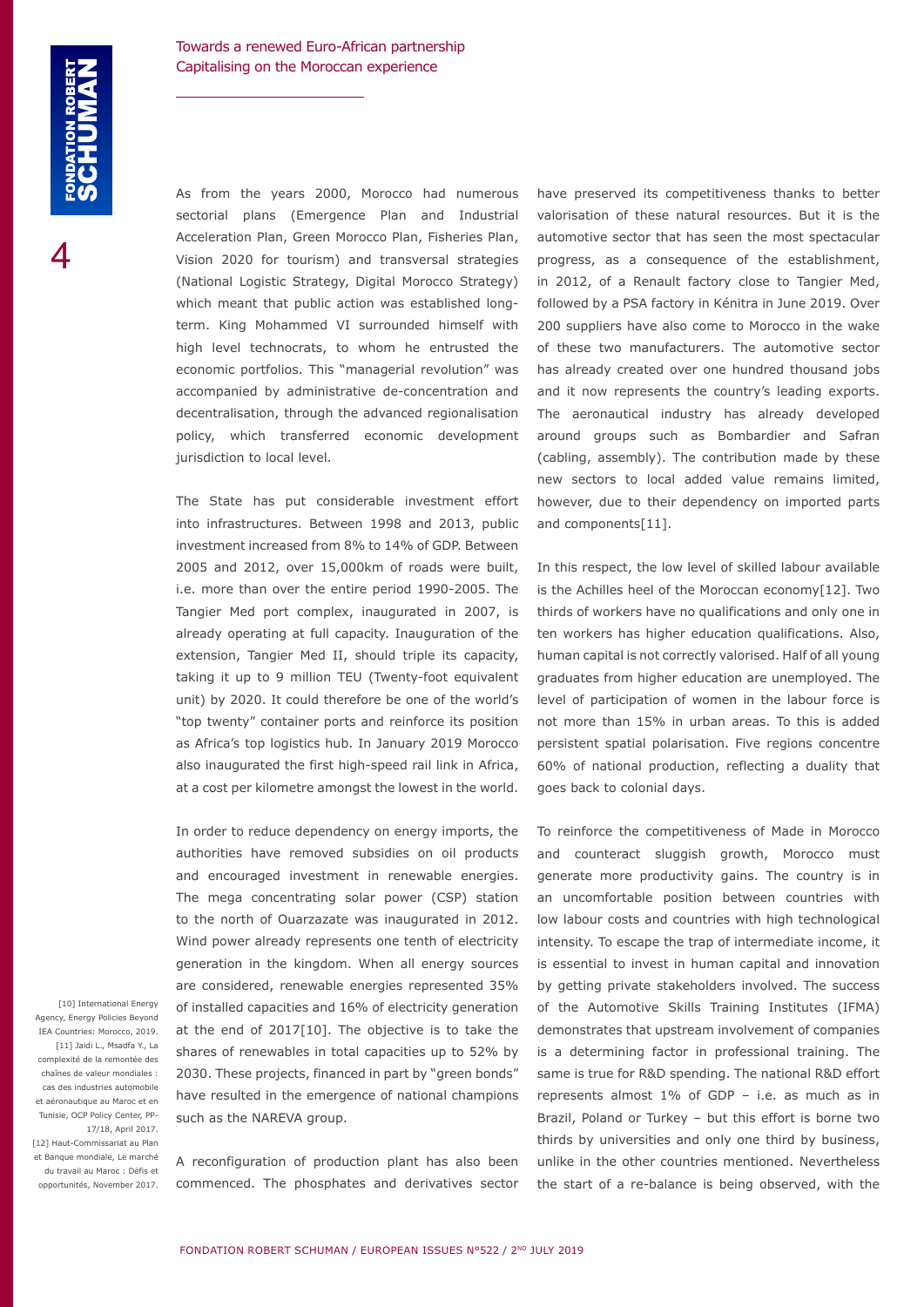Towards a renewed Euro-African partnership Capitalising on the Moroccan experience

5

establishment of private engineering and R&D centres in the country, such as the PSA group's Morocco Technical Centre (MTC) in Tangier, the MG2 automobile engineering centre (Joint-venture between Magna and Altran Technologies) in Casablanca, or Dassault Systèmes' "3D Experience" design platform in Fes.

In addition, R&D is only one sources of productivity gains, alongside technical and organisational efficiency, the effects of apprenticeship ("Learning by doing") and economies of scale. The development of high intellectual content services (transports and logistics, IT, marketing and distribution, staff training, legal and financial advice) would enable Moroccan businesses to benefit more widely from these effects[13]. According to the OECD the services content in manufactured goods exported by Morocco is lower than the OECD average, which is around 35%. This is the case in traditional industries (textiles, food, chemicals), as well as in the automotive industry[14]. There exists therefore a major potential for creating new, skilled jobs and increase the productivity of existing companies. This is particularly true for transport and logistics services, which represent between 15% and 35% of a product's cost price. According to an IPEMED study, the rate of logistics sub-contracting is close to 20% in Morocco, whereas it is almost 70% in European countries[15]. Although Morocco has improved its maritime connectivity, it still has progress to make in terms of rail and road freight and multimodal logistics. In this respect it is important to accelerate implementation of the national logistics strategy launched in 2010.

This upgrading of production facilities is all the more necessary since the "fourth industrial revolution" would create an upheaval in the current activity models[16]. Although traditional value chains were based on a system of degrouping and hierarchical sequencing of industrial production, this could change in the era of Compufactoring – "connected" robotisation and increased production – thanks to innovations such as the Internet of Things, Big Data, Blockchain and Artificial Intelligence (AI). Vertically integrated chains could be substituted by platforms composed of myriads of network connected microbusinesses, as in the RenDanHeyi model of the Chinese group Haier[17].

### **3. TOWARDS A PARTNERSHIP BASED ON THE ARTICULATION OF NORTH-SOUTH AND SOUTH-SOUTH LOGICS**

#### **Supporting connectivity efforts across the whole of Africa**

We have referred to the importance of logistics services and to Morocco's insufficiencies on this level. This observation applies to many other African countries, which almost all, with the exception of Egypt and South Africa, show weaker performances than Morocco in this respect. This transpires at continental level and forces the capacity of these countries to become part of regional and world production chains. In September 2018, the European Commission published the elements of a strategy for Europe-Asia connectivity[18], in response to the Chinese New Silk Roads project, to which sixteen countries in Central and Eastern Europe, as well as Greece, had joined up. In view of existing requirements and the desire to bind the African and European continents closer together, it would be more relevant to define a Europe-Africa connectivity strategy by supporting pan-African connectivity in energy, both physical (maritime, road and rail transport) and virtual. Sub-Saharan Africa is still a long way behind in this respect, which is translated by poor logistics performance.

[13] Baldwin R., Global Supply Chains : Why they emerged, Why they matter, And Where they are going, CTEI WP 2012-13, Graduate Institute of International Development Studies, 2012. [14] OCDE, Morocco in Global Value Chains: Results and statistical recommendations from the integration of Morocco in the Trade in Value Added Database, 2016. [15] Gonnet M., Crozet Y., Majza B., Le Maroc, hub logistique entre l'Europe et l'Afrique ? IPEMED, Juillet 2017. [16] CESE, Changement de paradigme pour une industrie dynamique au service d'un développement soutenu, inclusive et durable, Autosaisine n°30/2017. [17] Hamel G., Michelle Zanini M., The end of Bureaucracy, Harvard Business Review, November-December 2018. [18] European Commission, [Relier l'Europe à l'Asie –](http://www.ipex.eu/IPEXL-WEB/dossier/document/JOIN20180031.do)  [Eléments fondamentaux d'une](http://www.ipex.eu/IPEXL-WEB/dossier/document/JOIN20180031.do)  [stratégie de l'UE,](http://www.ipex.eu/IPEXL-WEB/dossier/document/JOIN20180031.do) JOIN(2018) 31 Final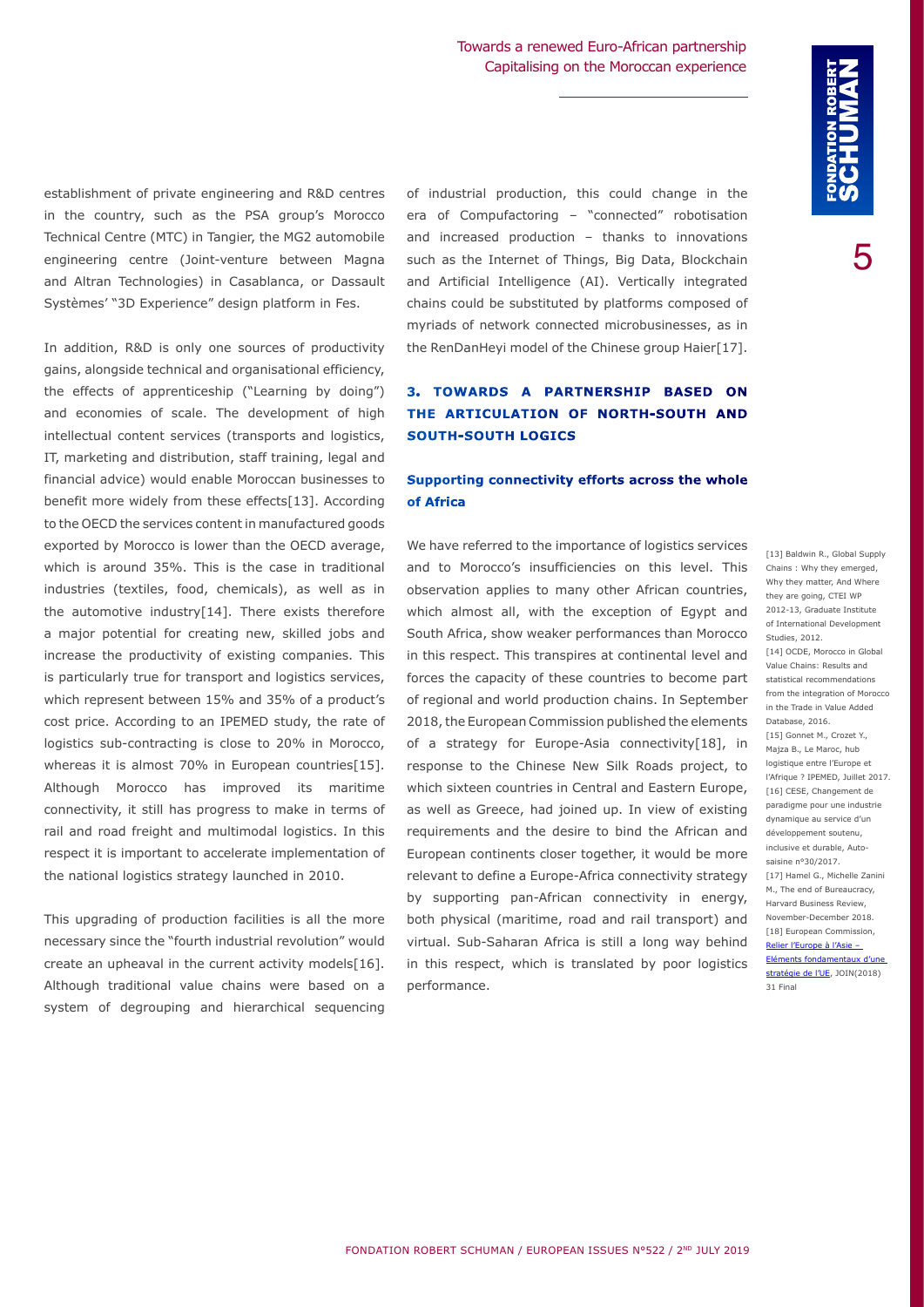

#### *Graph 2. Logistics performance in 2018, compared by world region*

Source: World Bank, Logistics Performance Index

In energy terms, one of the main bottlenecks in Africa is caused by the poor interconnection of national electricity grids, which has a massive impact on economic growth, including in countries such as Nigeria and South Africa. In this respect the European Union could support the reinforcement of regional electricity grids in Africa, taking inspiration from the North Pool network that exists in Northern Europe. It could also combine the expertise of Spain and Morocco in renewable energies to accelerate the electrification of rural areas in Africa.

Insufficiencies in terms of physical connectivity continue to jeopardise development. Sub-Saharan Africa is the only region in the world where road network density fell over the period 1990-2011. Poor road connectivity deprives many producers of access to national, regional and world markets, and prevents them from benefitting from economies of scale. It is essential to complete the major transcontinental routes, like the trans-Saharan and the Trans-Sahelian. These two major highways could be connected to the Abidjan-Ouagadougou motorway and the Tangier-Abidjan-Lagos route. Finally, according to the AfDB, the cost of maritime services in Africa is still 40% higher than the world standard, due to congestion at existing port infrastructures. Greater integration between African ports and between the

ports and their respective hinterlands would result in considerable positive externalities.

As for digital connectivity, its impact as a catalyst for development needs no further demonstration[19]. In 2020 over half a billion Africans will have access to broadband mobile internet. In 2017 the European Commission published a digitalisation strategy for development - Digital4Development (D4D) – centred on Africa[20] Amongst its suggestions are the networking of digital incubators and accelerators in Africa with their European counterparts, as well as innovative proposals to fill in the digital divide in remote areas (telecommunications towers powered by renewable energies, use of the TV/radio spectrum). A Europe-Africa digital Task Force is to submit its findings on this subject by the end of 2019. In the meantime, the European Union could take inspiration from the ICT "Impact sourcing" initiative started by Digital Divide Data (DDD), or the Rockefeller foundation's Digital Jobs Africa initiative, which aims to train 150,000 young Africans in digital jobs.

In order to support the Pan-African and Euro-African connectivity projects identified, the European Union could mobilise External Investment Plan (EIP) instruments. We suggest allocating €3 billion to the

[19] UNESCO, ITU, Broadband Commission, The State of Broadband: Broadband catalyzing evelopment, September 2018. [20] European Commission, [Digital4Development:](https://ec.europa.eu/transparency/regdoc/rep/10102/2017/EN/SWD-2017-157-F1-EN-MAIN-PART-1.PDF)  ing digital technologies services into EU Development [Policy](https://ec.europa.eu/transparency/regdoc/rep/10102/2017/EN/SWD-2017-157-F1-EN-MAIN-PART-1.PDF), SWD(2017) 157 Final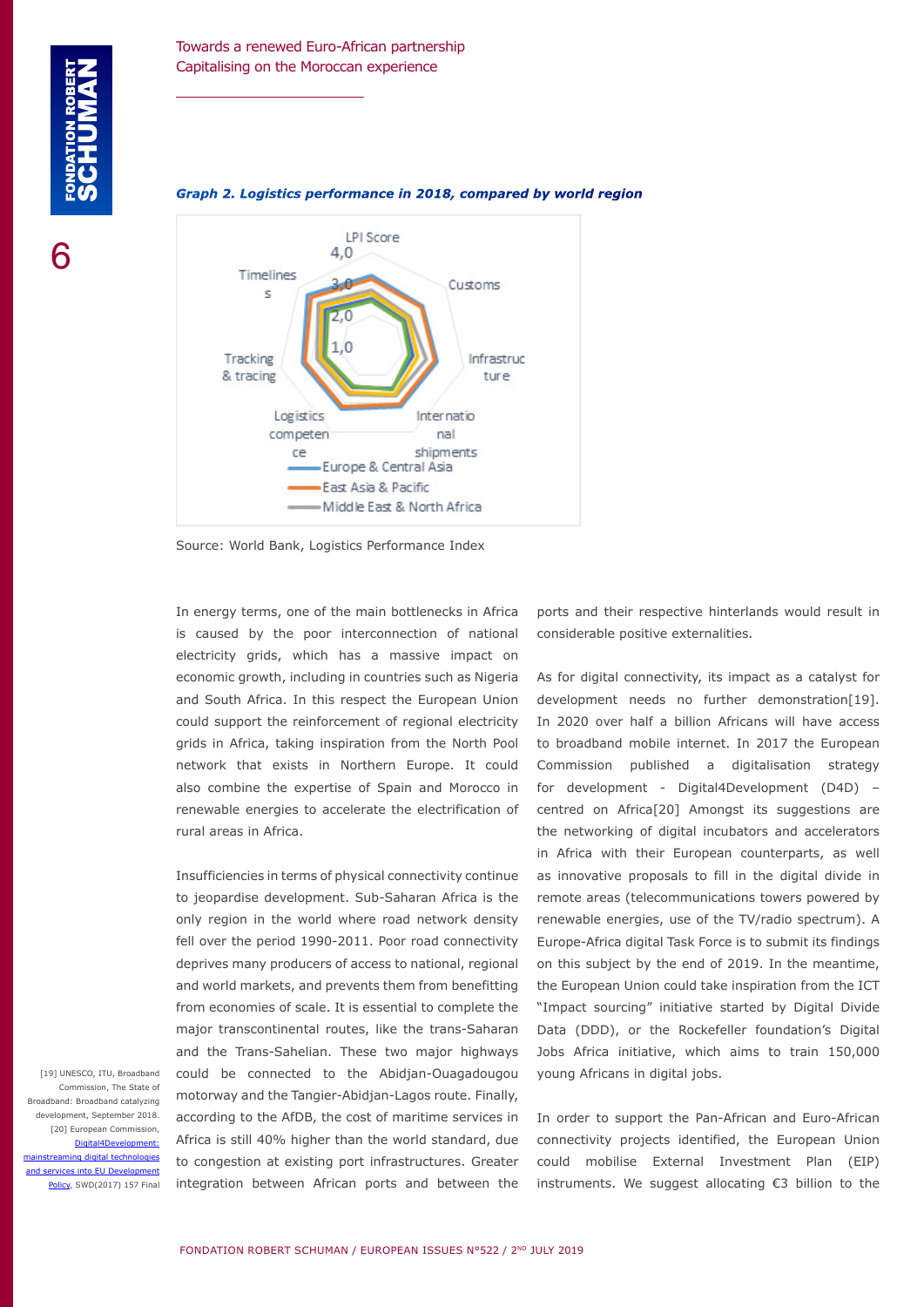Europe-Africa fund for infrastructure over the period 2021-2027, articulating its action with the Africa Fund 5.0 launched in Marrakech in 2014, and based on the expertise of the Programme for Infrastructure Development in Africa (PIDA). This Euro-African connectivity strategy should be backed by joint EU-AU governance. This would allow for support for projects totalling €30 billion – or even much more – with priority given to the interconnection of electricity networks, the development of terrestrial and maritime logistics chains and the integration of African and European digital ecosystems.

#### **Deploying integrated industrial sectors in Africa**

Europe could give greater support to industrial investments in Africa, as is done by the Renault group in Tangier, by encouraging the creation of industrial sectors integrated at Euro-African level. Whereas China is gradually moving from the status of factory of the world to that of the world's leading market, the tens of millions of "outsourced" Chinese industrial jobs are the dream of certain African countries. However, Chinese manufacturer investments in Africa are still limited. With the exception of the Sino-Egyptian and Sino-Ethiopian free zones, Chinese manufacturing entities located in Africa produce mainly for local markets[21]. As for the United States, with the African Growth and Opportunity Act (AGOA), started in the year 2000 by President Bill Clinton, they have granted African countries access to the American market without any counterpart in return. However, the AGOA has not resulted in any real boost in American-African trade, which remains lower than both Euro-African and Sino-African trade. Also, the USA is more focussed on a few "top" countries such as South Africa and Nigeria.

The creation of value chains is based on trade in intermediate products, and Europe remains the main supplier of intermediate products in North Africa, and rivals with Asian countries in Western, Central and Southern Africa. Europe is also the principle market for African intermediate products[22]. The European Union is therefore well placed to accompany Africa in its industrialisation, starting with agro-industrial transformation. In fact, agriculture concentrates 30% of direct jobs and provides 70% of African incomes. The sector represents all political, social, economic and environmental challenges. African farmers are the most impacted by the consequences of climate change. At the COP22 Morocco proposed an initiative for the Adaptation of African Agriculture (AAA) which was adopted at continental level. African agriculture remains, however, at a very low level of productivity and insufficient value is given to products at local level.

[21] Brautigam D. et al. What kinds of Chinese "Geese" are flying to Africa? Evidence from Chinese manufacturing firms. WP No. 2018/17. SAIS, Johns Hopkins University, 2018. Gelb S., Calabrese L. et al. (2017) China light manufacturing and outward foreign direct investment into Africa and Asia, SET Background Paper. ODI, London, October 2017. Thierry Perrault, China in Africa : Phoenix nests versus Special Economic Zones, C.C.J. Occasional Papers, N°7, Paris, December 2018. [22] BAD, Perspectives économiques en Afrique 2014. Les chaînes de valeur mondiales et l'industrialisation

en Afrique.

100% 90% 80% **Amérique** 70% latine Moyen-60% Orient 50% ■ Asie 40% 30% Amérique 20% du Nord **Europe** 10% 0% Afrique Afrique de Océan Afrique du Afrique Afrique de Afrique

Nord

australe l'Ouest

#### *Graph 3. Destinations of African intermediate products*

l'Est

centrale

Indien

Source: AfDB, Economic prospects in Africa, 2014.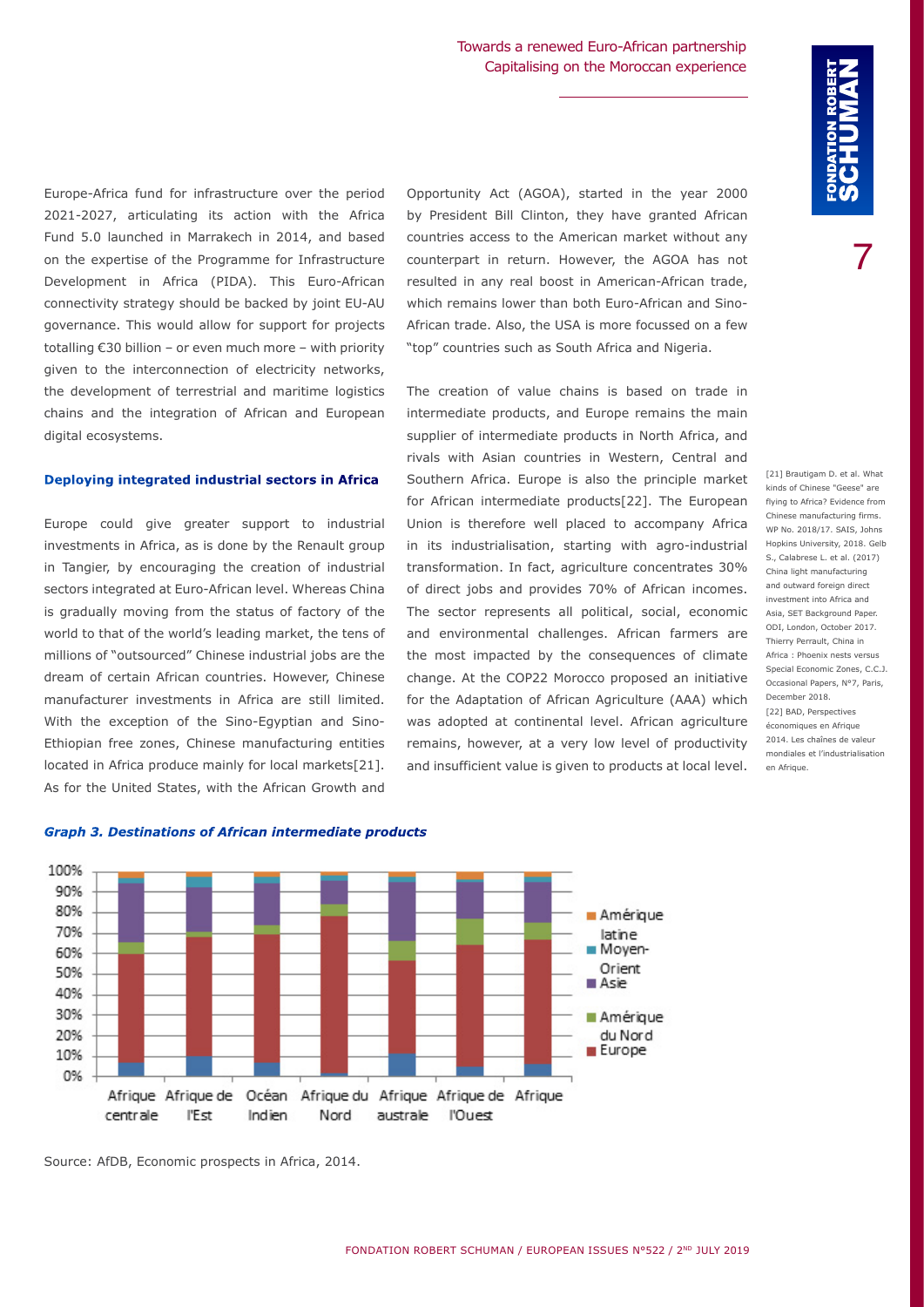Through its subsidiary OCP Africa, created in 2016, the OCP group sought to remedy this situation by becoming a strategic partner of African farmers. Joint-ventures set up by the group in Nigeria and Ethiopia are an illustration of this new orientation. There is enormous potential for vertical and horizontal integration in this sector. The presence of "leading" companies that can play a role of aggregator is fundamental to set up production chains, notably within a context of low-level sophistication amongst basic suppliers (see diagram). The experience of the OLAM group, which has set up integrated value chains in Ghana and Nigeria is a perfect example of this[23]. Within the framework of the Green Morocco Plan, Morocco has also developed a logic of agro-industrial aggregation and integration, which has seen positive results.

In more technological and capital intensive industries (automotive, aeronautical, electronics, pharmaceutical and fine chemistry), which are highly integrated at world level, the Euro-African partnership could take its inspiration, the Euro-African partnership could take its inspiration from the industrial ecosystem set up between Japan and ASEAN countries in the '80s. Thanks to this "wild geese flying pattern", the nature of intra-ASEAN trade changed profoundly. The share of basic products (agricultural and mining) in this trade dropped, from 68% to 33% between 1980 and 1991. Mechanical and electronic components now represent two thirds of this trade[24]. The ASEAN Industrial Cooperation Scheme (AICO), set up in 1996, then boosted intra-regional industrial cooperation by granting preference to businesses established on site. This system persuaded many major Japanese industrialists to set up in the region. It is also based on a more modular, more horizontal integration logic enabling the emergence of local industrial players.

In the same spirit, the African Union could set up, with assistance from the European Union, Pan-African industrial and technological cooperation (AITCO). Whilst awaiting for the African Continental Free Trade Agreement (AfCFTA) to become operational, this scheme could be based on diagonal cumulative rules of origin between the various Regional Economic Communities (RECs) with which Europe has signed an EPA. It could encourage industrial cooperation between countries such as Morocco, Egypt, Nigeria and South Africa. European finance could be mobilised to create professional training centres – based on the model of Moroccan IFMA – and to support the certification of African companies to enable them to become part of industrial processes run by European groups. Note that the United States already applies, within the context of the AGOA, similar cumulation cooperation for African textile and clothing industries. The European Union applies this type of cumulation of origin between countries in the Agadir agreement. It could be extended on a bigger scale.

Politique étrangère, 2 :2017, IFRI, 2017. [24] Geldenhuys K., Olam International. Creating competitive advantage at the origin of the supply chain, UCT Graduate School of Business, December 2008.

[23] Nicolas F., La Communauté économique de l'ASEAN : un modèle d'intégration original,





*Inputs from each country and considered to be inputs originating from the other countries*  Source: World Customs Organisation